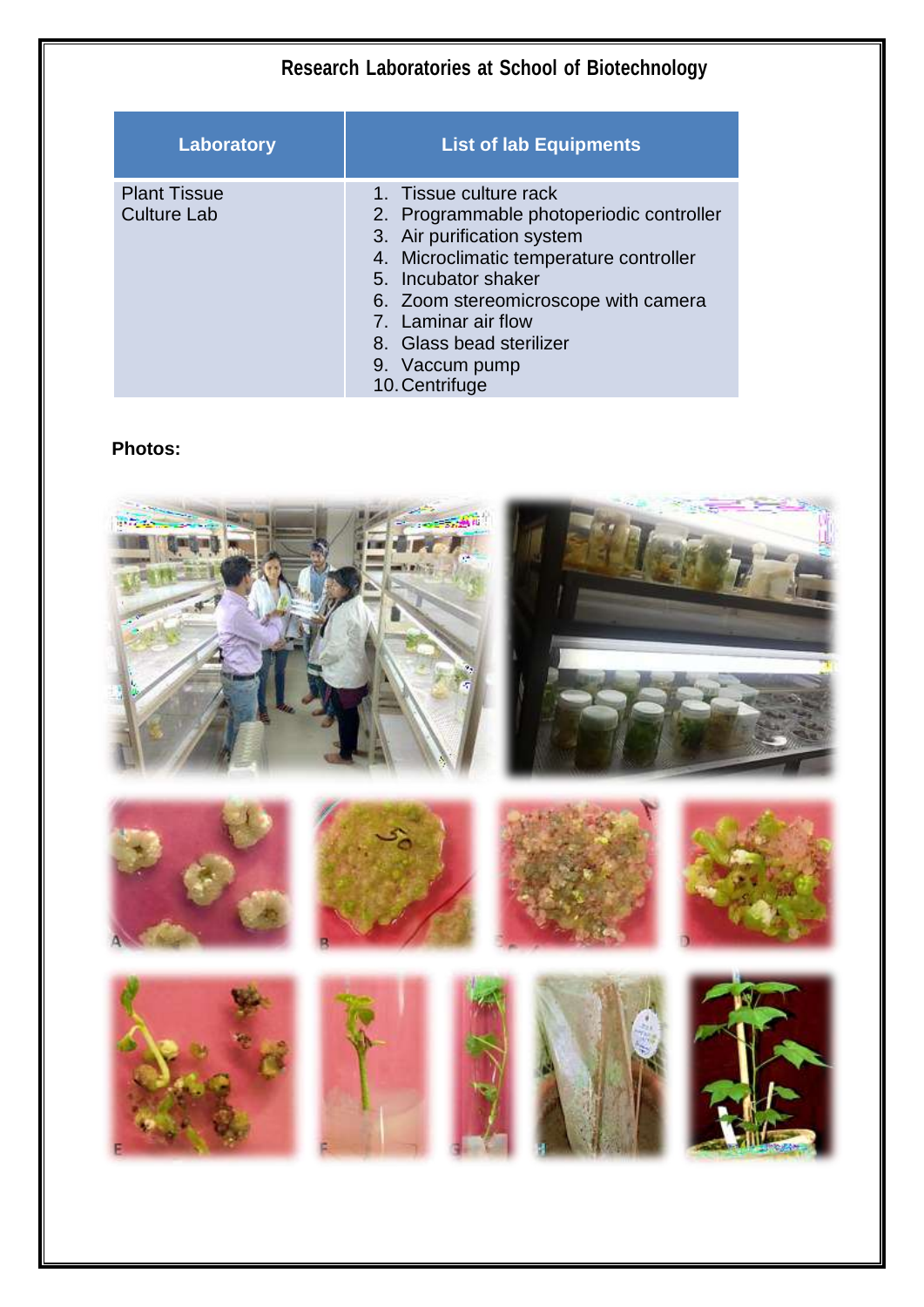| Research Laboratories at School of Biotechnology |                                                                                                                                                                                                                                                                                  |
|--------------------------------------------------|----------------------------------------------------------------------------------------------------------------------------------------------------------------------------------------------------------------------------------------------------------------------------------|
| Laboratory                                       | <b>List of lab Equipments</b>                                                                                                                                                                                                                                                    |
| <b>Molecular Medicine</b><br>Lab                 | 1. Laminar air flow<br>2. Weighing Balance<br>3. Cold cabinet (4C)<br>4. Vortex<br>5. CO2 incubator<br>6. Minispin<br>7. Air purification system<br>8. Compound microscope<br>9. Hand tissue rupture system<br>10. Vacuum Pump<br>11. Rotafiller<br>12. Hot plate<br>13.pH meter |

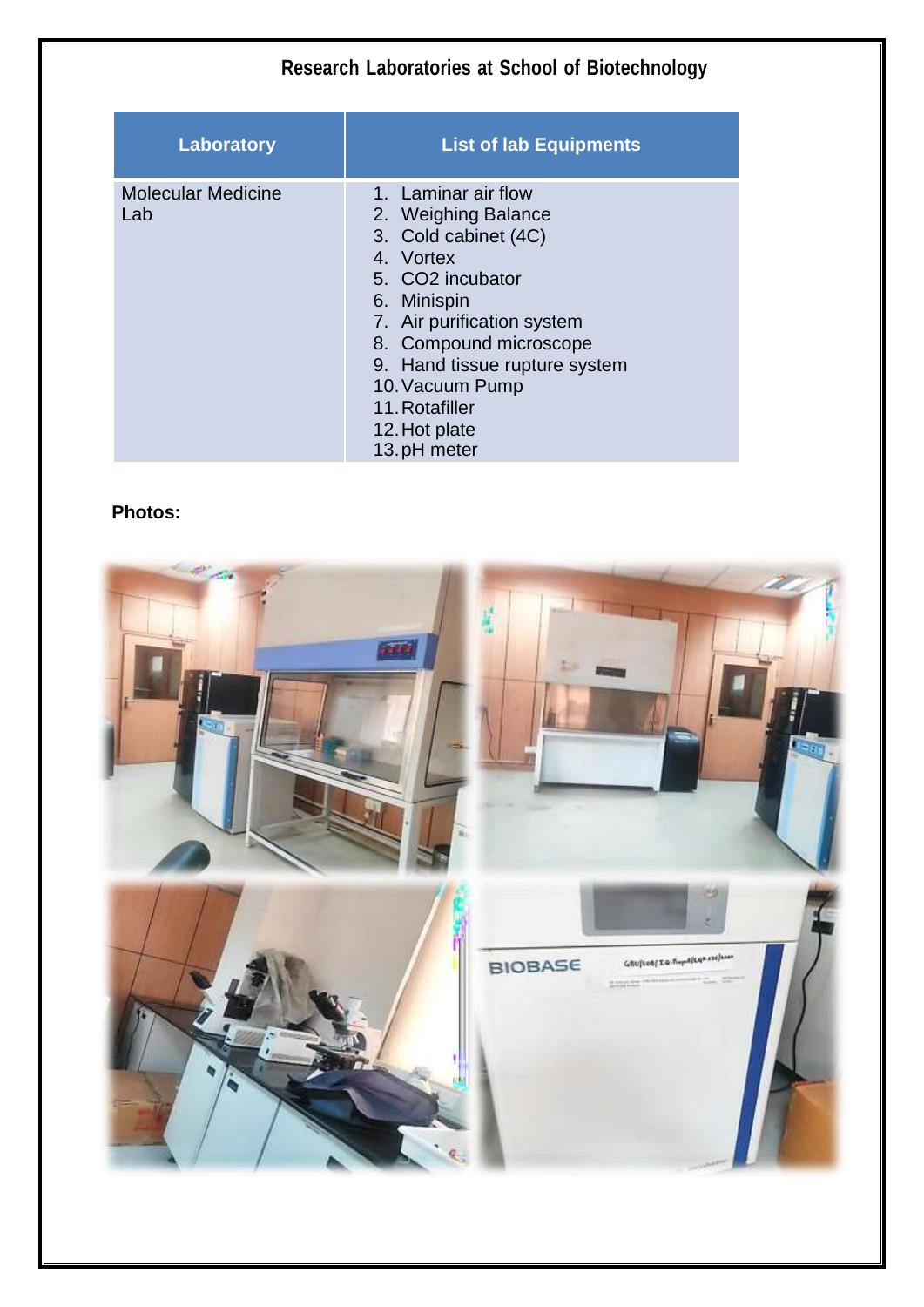| <b>Research Laboratories at School of Biotechnology</b> |                                                                                                                                                                                                                                    |
|---------------------------------------------------------|------------------------------------------------------------------------------------------------------------------------------------------------------------------------------------------------------------------------------------|
| <b>Laboratory</b>                                       | <b>List of lab Equipments</b>                                                                                                                                                                                                      |
| <b>Central Instrumentation</b><br>Facility              | 1. Gel Docs<br>2. Spectrophotometers<br>3. Akta Prime<br>4. Fraction Collectors<br>5. Centrifuges<br>6. MilliQ water treatment unit<br>7. Incubator shaker<br>8. ELISA PLATE READER<br>9. Sonicator<br>10. PCR machines<br>11.HPLC |

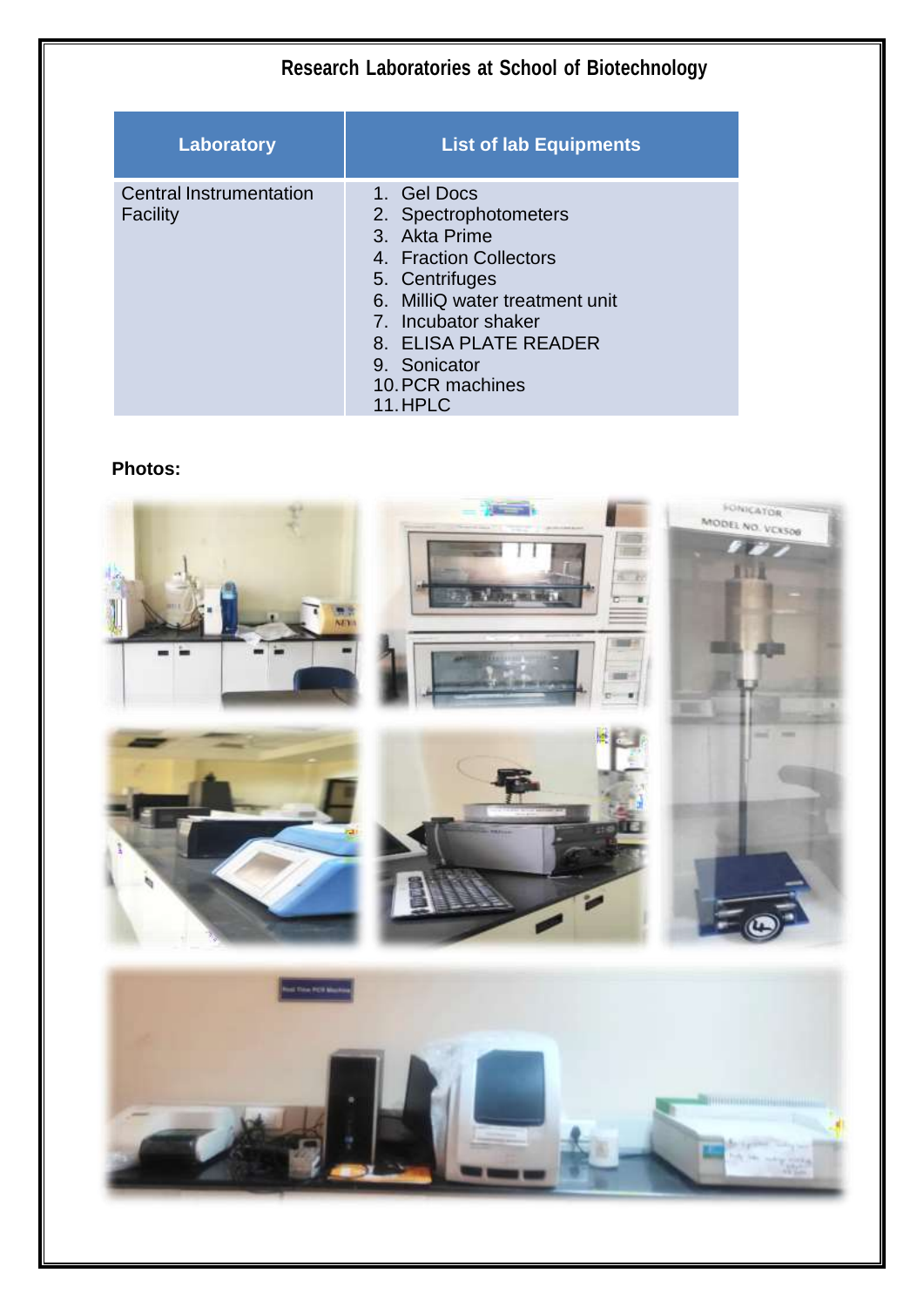| Research Laboratories at School of Biotechnology |                                                                                                                   |
|--------------------------------------------------|-------------------------------------------------------------------------------------------------------------------|
| Laboratory                                       | <b>List of lab Equipments</b>                                                                                     |
| Microscopy Lab                                   | 1. Olympus zoom stereo microscope<br>2. Inverted Microscope<br>3. ELISA Reader<br>4. Spectrophometer<br>5. RT-PCR |

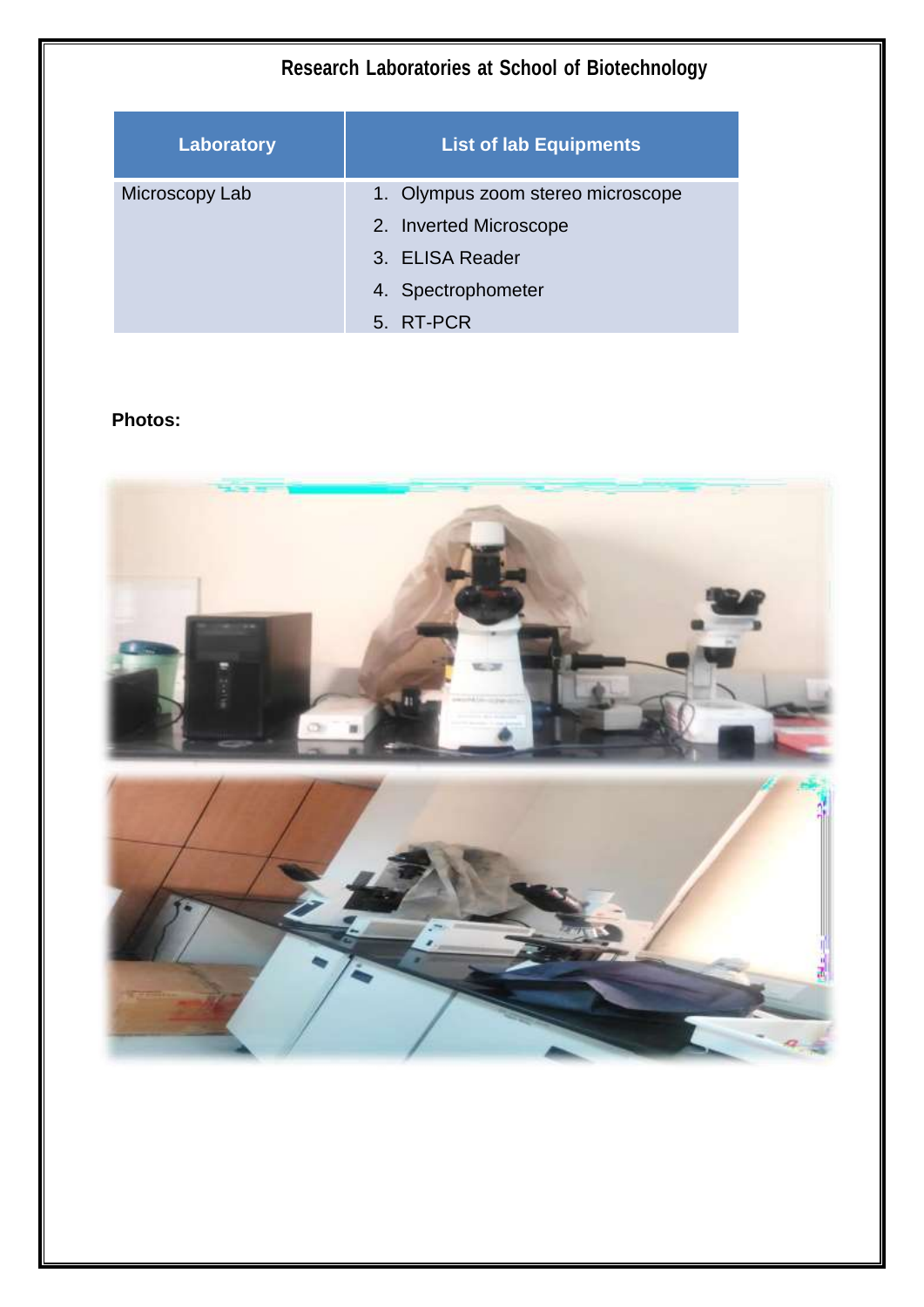| Research Laboratories at School of Biotechnology |                                                                                                                                                                                                                                                                                                                                                                                                               |
|--------------------------------------------------|---------------------------------------------------------------------------------------------------------------------------------------------------------------------------------------------------------------------------------------------------------------------------------------------------------------------------------------------------------------------------------------------------------------|
| Laboratory                                       | <b>List of lab Equipments</b>                                                                                                                                                                                                                                                                                                                                                                                 |
| Microbial Biotechnology &<br>Immunology Lab      | Cold cabinet (4C)<br>1.<br>2.<br>Incubator shaker<br>3.<br>Spectrophotometer<br>4.<br><b>BOD</b> incubator<br>5.<br>Cold Cabinet(-20C)<br>6.<br><b>PCR Hood</b><br>7.<br><b>Minispin</b><br>8.<br>Microwave oven<br>9.<br><b>PCR</b> machines<br>10.<br><b>Minispin</b><br>11.<br>Cold Cabinet(-20C)<br><b>BOD</b> incubator shaker<br>12.<br>13.<br>pH meter<br><b>Gel Rocker</b><br>14.<br>15.<br>Autoclave |

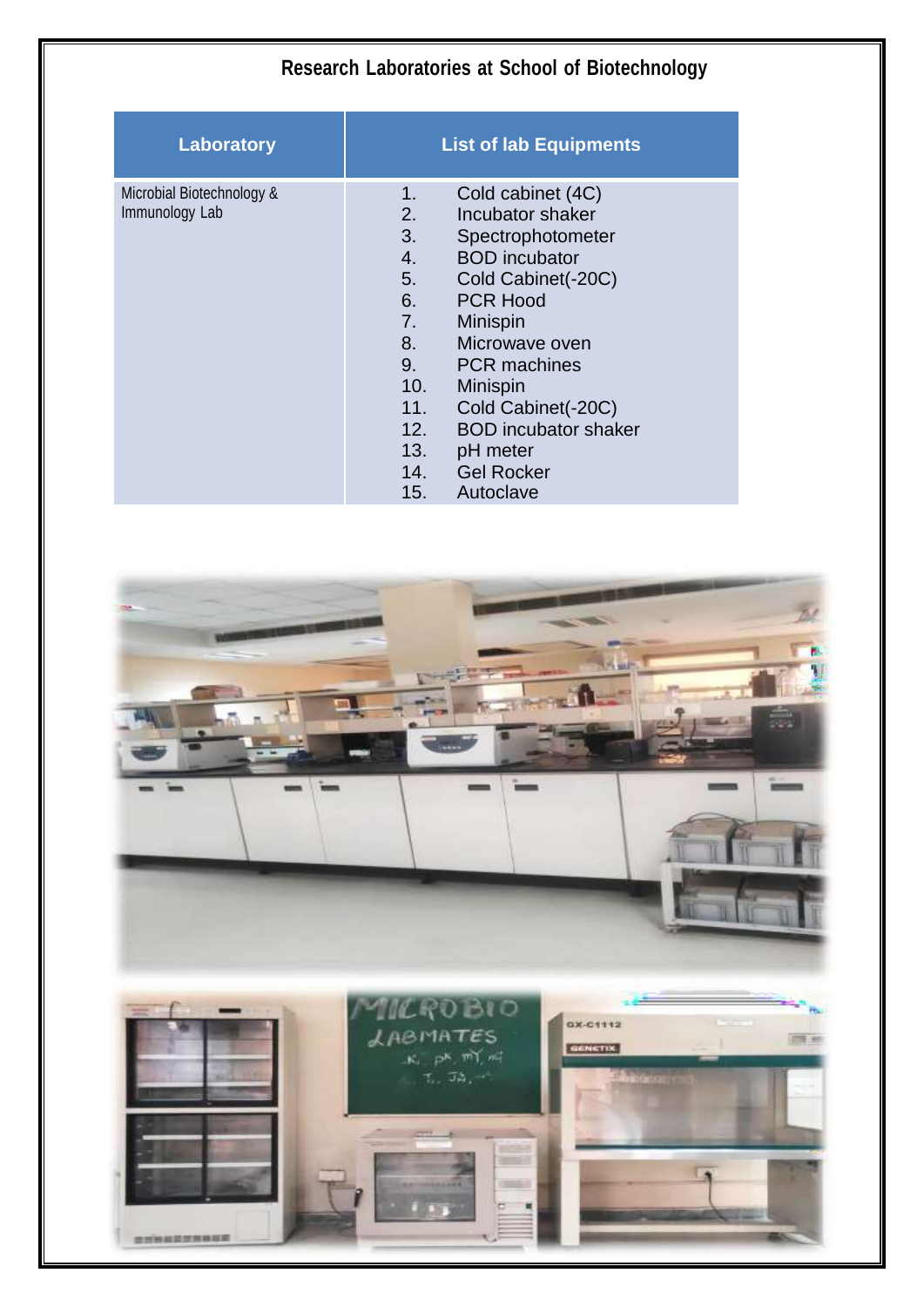| Laboratory                             | <b>List of lab Equipments</b>                                                                                                                                                                                                                                                                                                      |
|----------------------------------------|------------------------------------------------------------------------------------------------------------------------------------------------------------------------------------------------------------------------------------------------------------------------------------------------------------------------------------|
| Genomics & Molecular Diagnostic<br>Lab | <b>Akta Prime</b><br>1.<br>2.<br>Krosflow research<br>3.<br>Centrifuge refrigerated<br>Electrophoresis unit<br>4.<br>5.<br>Power pack<br>6.<br><b>Weighing balances</b><br>Microwave oven<br>7 <sub>1</sub><br>8.<br>Fluorosence spectrophotometer<br>Rotary flash shaker<br>9.<br>Cold Cabinet(4C)<br>10.<br><b>RT PCR</b><br>11. |

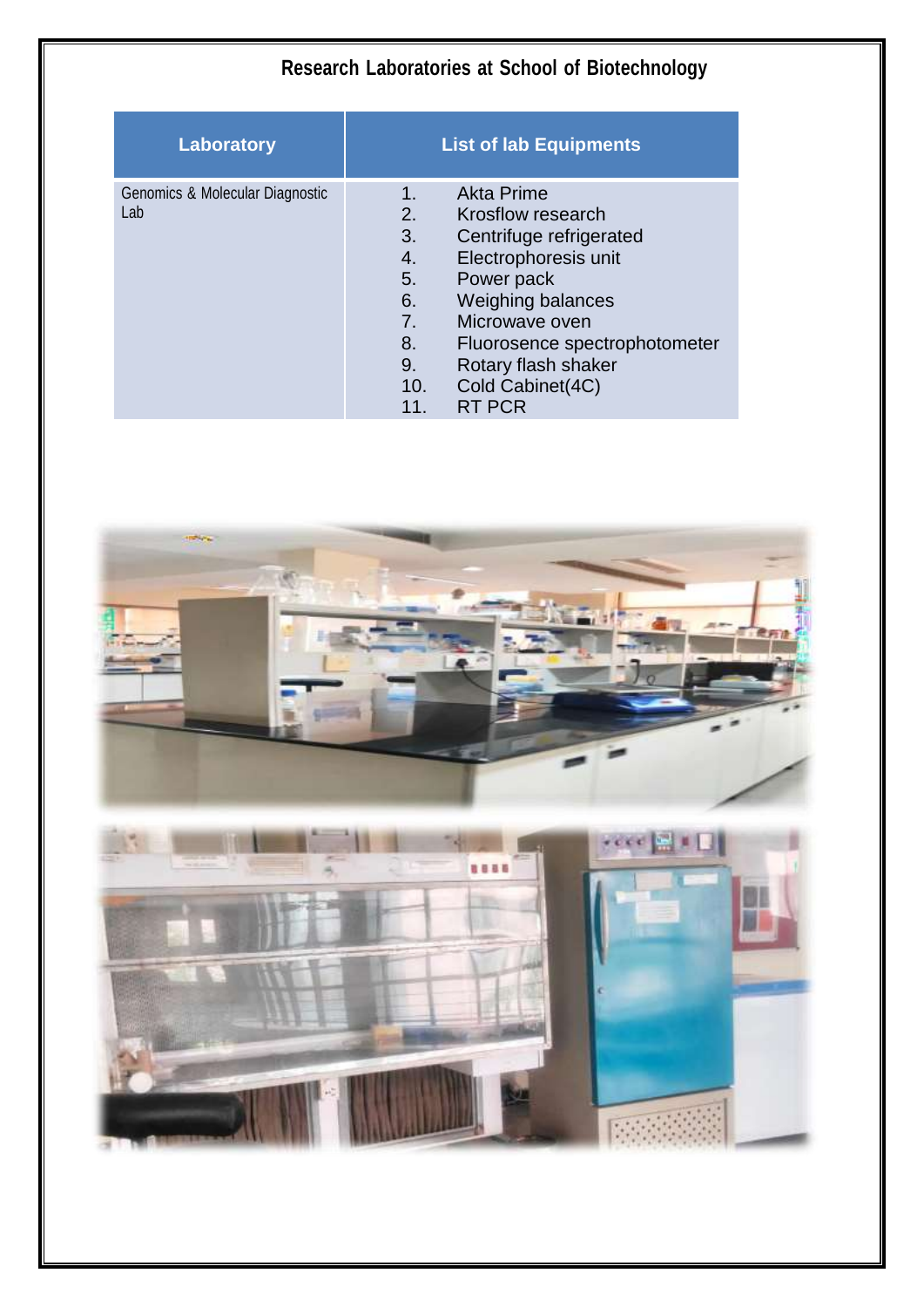| Laboratory                    | <b>List of lab Equipments</b>                                                                                                                                 |
|-------------------------------|---------------------------------------------------------------------------------------------------------------------------------------------------------------|
| Bioprocess & Fermentation Lab | Compact benchtop fermentor<br>1.<br><b>Mixer Grinder</b><br>2.<br>3.<br>Viscometer<br>Refractrometer<br>4.<br>Pressing machine<br>5.<br>Capping machine<br>6. |



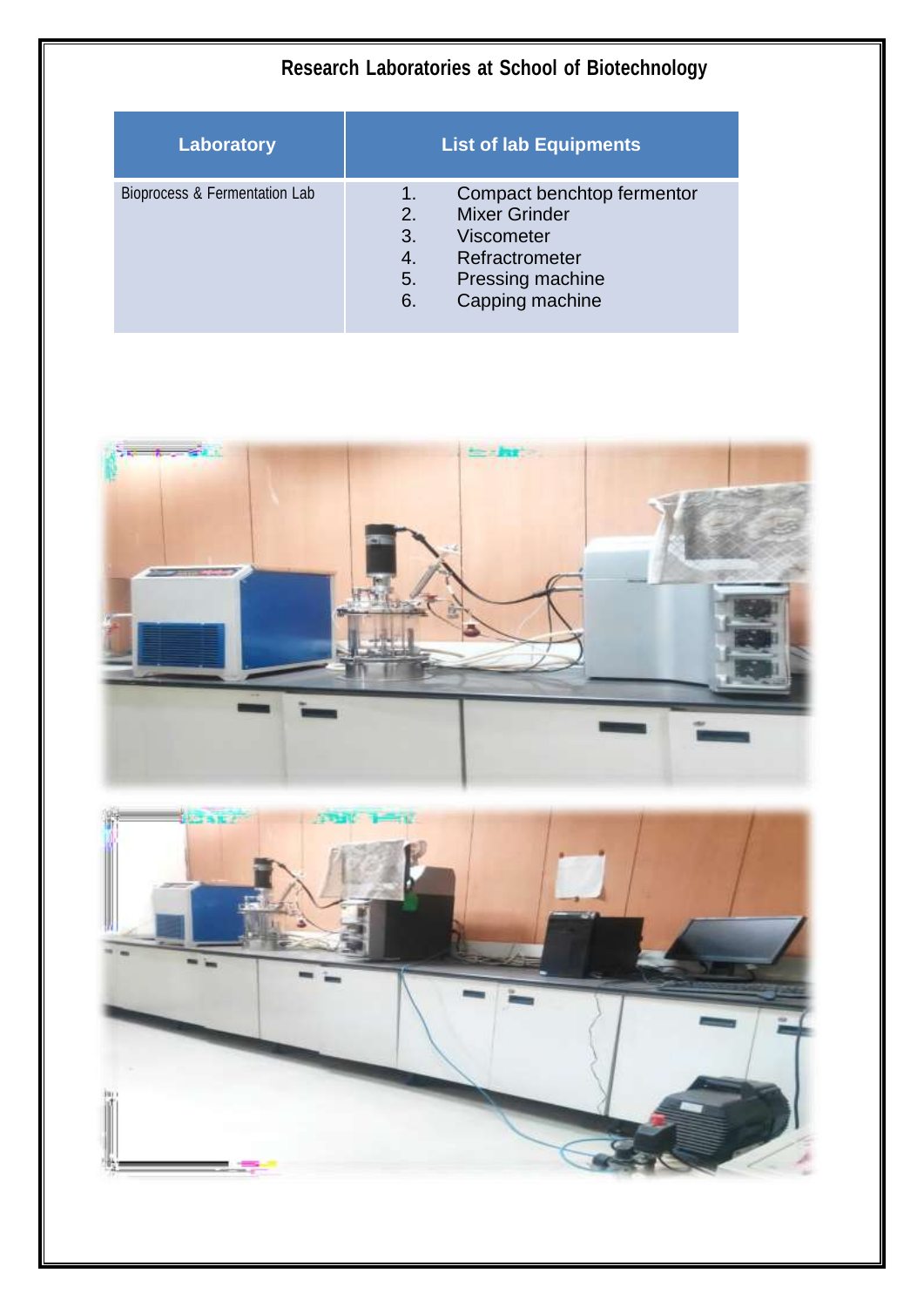| <b>Research Laboratories at School of Biotechnology</b> |                                                                                                                                                                                                                                                                                                                                                                                                                                                                  |
|---------------------------------------------------------|------------------------------------------------------------------------------------------------------------------------------------------------------------------------------------------------------------------------------------------------------------------------------------------------------------------------------------------------------------------------------------------------------------------------------------------------------------------|
| Laboratory                                              | <b>List of lab Equipments</b>                                                                                                                                                                                                                                                                                                                                                                                                                                    |
| Teaching Labs.(4 Labs)                                  | Vortex<br>1.<br>2.<br>Microwave Oven<br>3.<br>Weighing balance<br>4.<br>Hot plate<br>5.<br>pH meter<br>Colorimeter<br>6.<br>7.<br>Pwer pack<br>8.<br>Floor centrifuge<br>9.<br>Cold cabinet (4C)<br>Cold cabinet (-40C)<br>10.<br>11.<br>Microscope compound<br>PCR eppendroff<br>12.<br>13.<br><b>U.V Transillumintor</b><br>14.<br>Colony counter<br>15.<br>Centrifuge<br>16.<br>Spectrophotometer<br>17.<br>Minispin<br>Thermoblock<br>18.<br>19.<br>Nanodrop |
|                                                         | 20.<br><b>Laminar Air flow</b><br>21.<br><b>BOD</b> incubator<br>22.<br>Ice flake machine<br>23.<br><b>Water Bath</b><br>24.<br>Nanodrop                                                                                                                                                                                                                                                                                                                         |

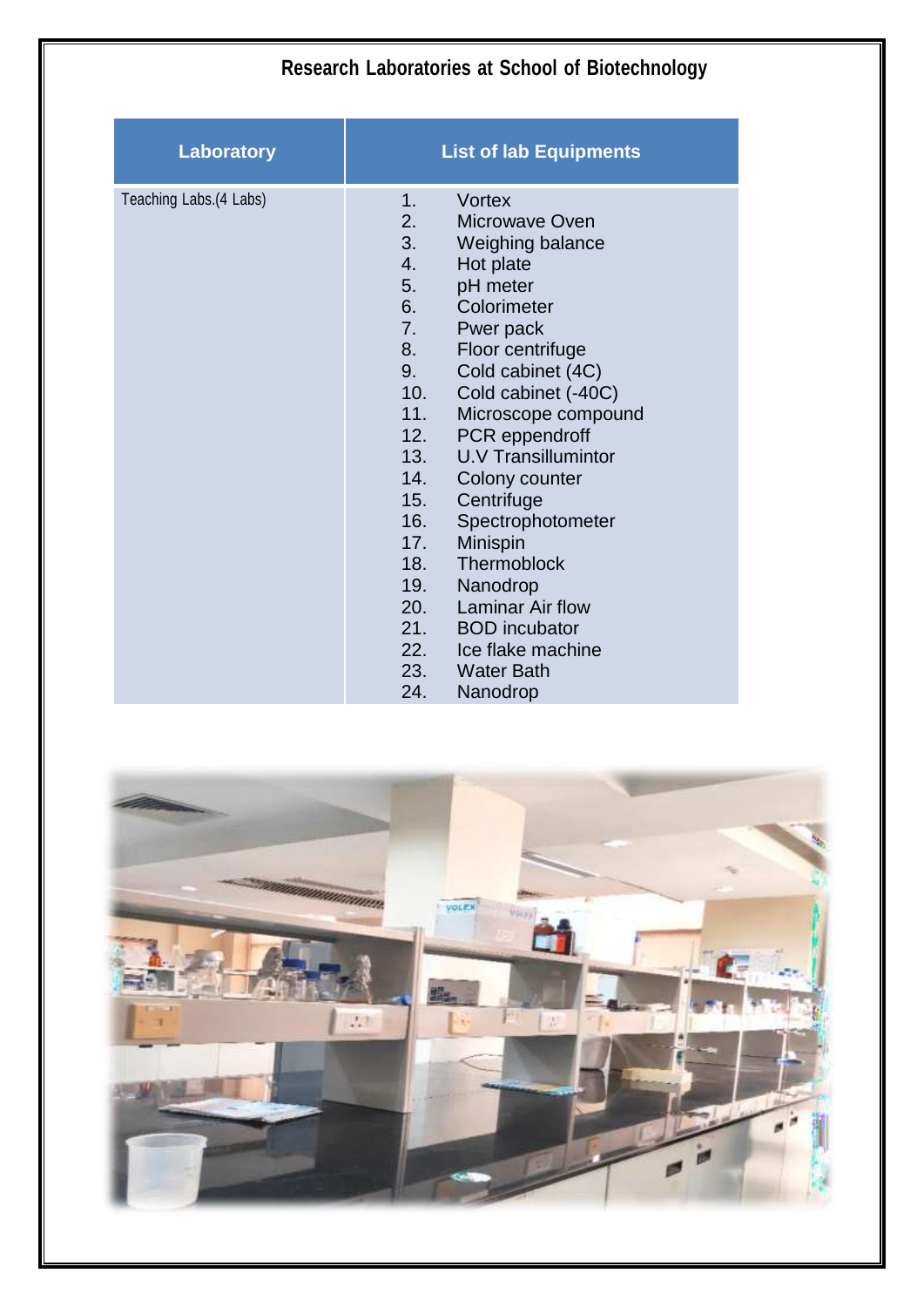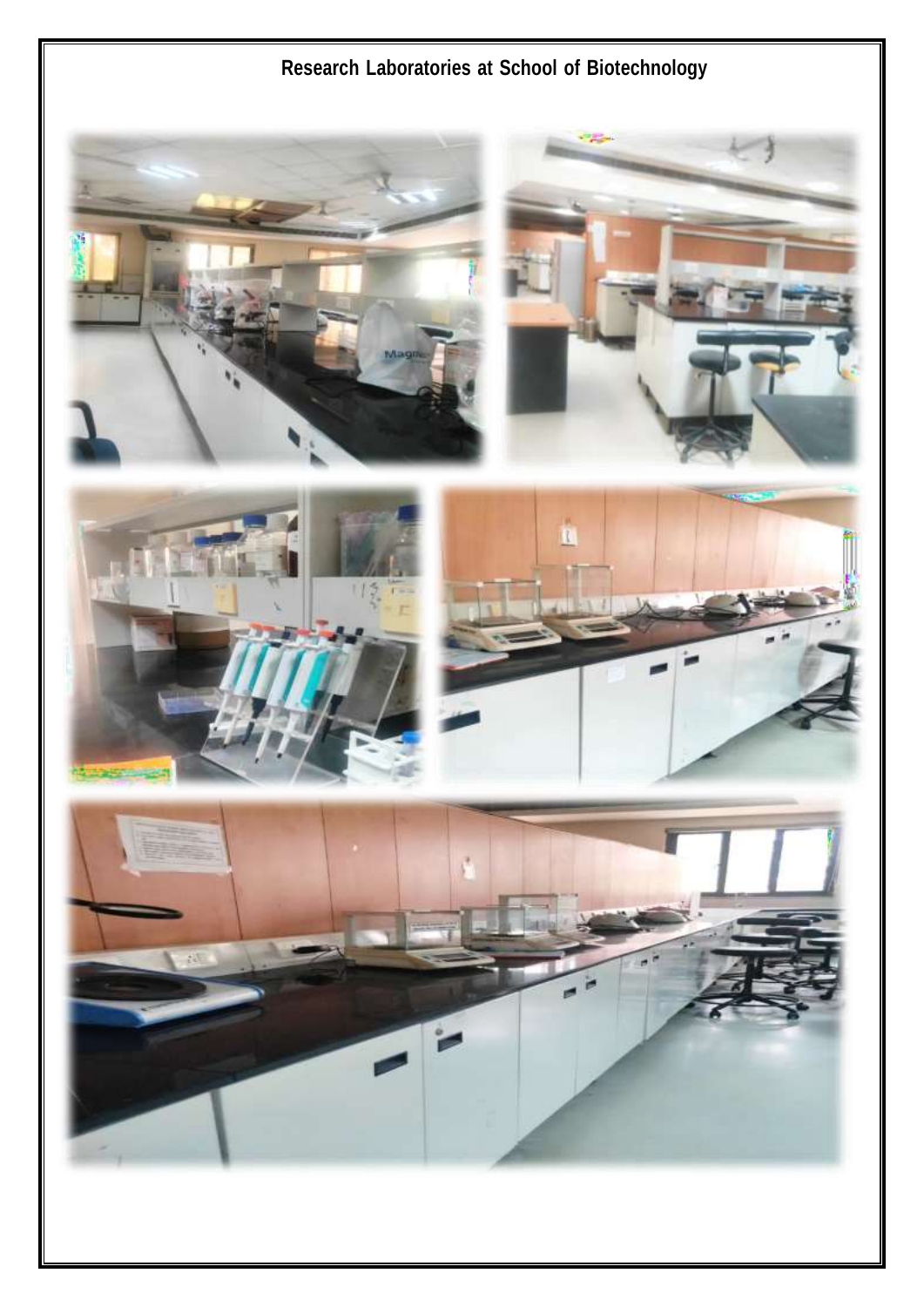|                   | Research Laboratories at School of Biotechnology                                                                                                                                                                                                                                                                                                                                                                                                                                                                                                                                                                                                                                                                                                                                                                               |  |
|-------------------|--------------------------------------------------------------------------------------------------------------------------------------------------------------------------------------------------------------------------------------------------------------------------------------------------------------------------------------------------------------------------------------------------------------------------------------------------------------------------------------------------------------------------------------------------------------------------------------------------------------------------------------------------------------------------------------------------------------------------------------------------------------------------------------------------------------------------------|--|
| <b>Laboratory</b> | <b>List of lab Equipments</b>                                                                                                                                                                                                                                                                                                                                                                                                                                                                                                                                                                                                                                                                                                                                                                                                  |  |
| Teaching Lab 2    | 1.<br><b>Weighing Balance</b><br>2.<br>Minispin<br>3.<br><b>Hot Plate</b><br>4.<br>Thermoblock<br>5.<br>Centrifuge RT<br>6.<br>Centrifuge refrigerated<br>Floor centrifuge<br>7.<br>8.<br>Cold cabinet (-40C)<br>9.<br>Cold cabinet (4C)<br>10.<br><b>Vortex</b><br>11.<br><b>Microwave</b><br>12.<br>pH meter<br>13.<br><b>Tissue Homogenizer</b><br>14.<br><b>BOD</b> incubator<br>15.<br><b>Water Bath</b><br>16.<br>Gene pulser<br><b>Laminar Air flow</b><br>17.<br>18.<br><b>Kros Flow Research</b><br>19.<br>Refrigerator (LG)<br>20.<br><b>Power Pack</b><br>21.<br>Nanodrop<br>22.<br>Cryo storage system<br>23.<br>Rotafiller<br>24.<br>Microscope compound<br>25.<br>Gel doc<br>26.<br><b>PCR</b><br>27.<br><b>Rocking Shaker</b><br>UV transilluminator<br>28.<br>29.<br><b>Water Bath</b><br>30.<br>Colonycounter |  |

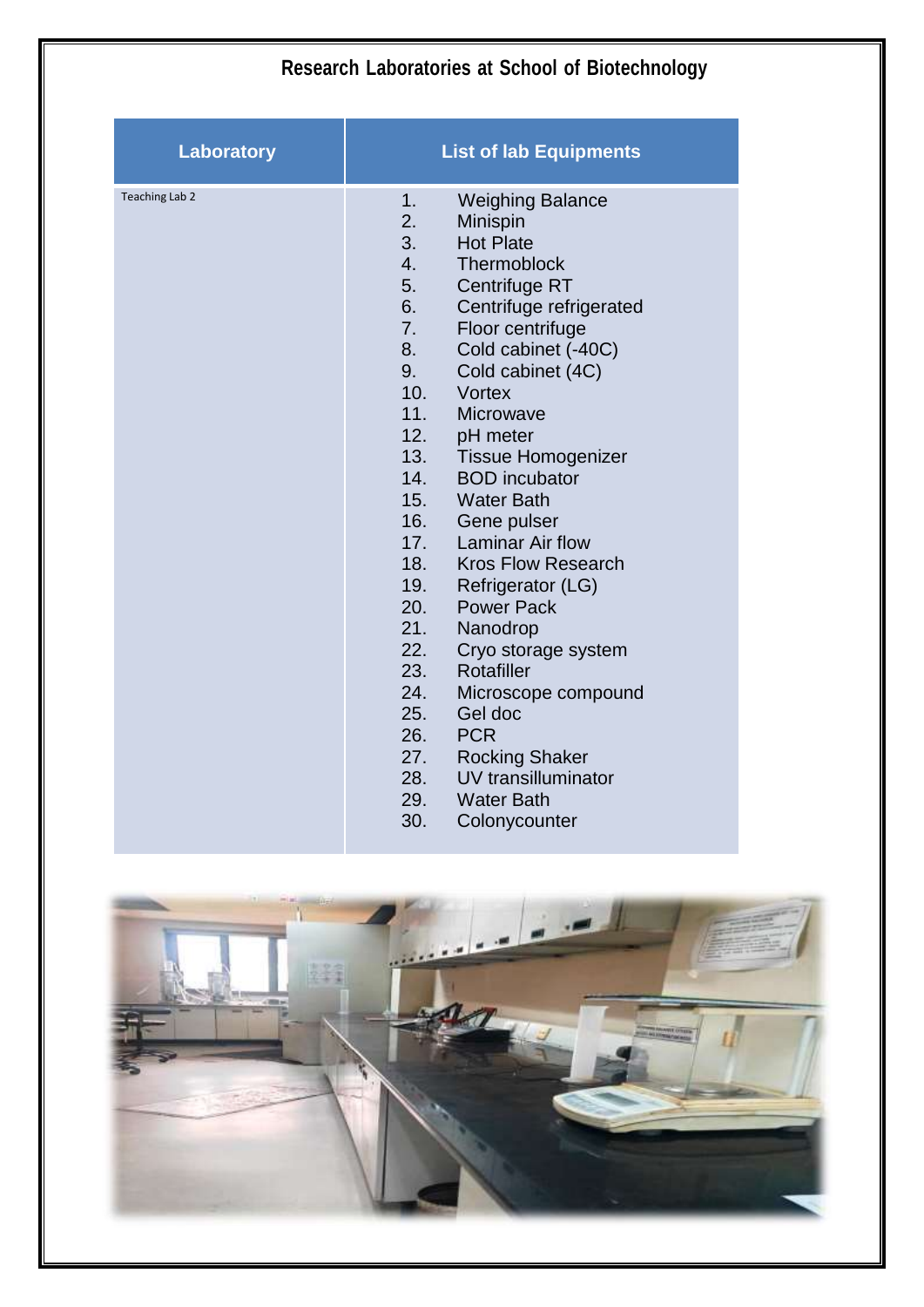| Laboratory | <b>List of lab Equipments</b>                                                                                                        |
|------------|--------------------------------------------------------------------------------------------------------------------------------------|
| BSL-2 Lab  | 1. Biosafety Cabinet<br>2. Refrigerator<br>3. Centrifuge<br>4. Low temperature<br>incubators<br>5. Weighing balance<br>6. Mini spins |

## **ACCESS**

- > Only authorized persons are allowed to enter the laboratory working areas.
- > Laboratory doors must be kept closed.
- > Children are not allowed to enter laboratory working area.
- $\triangleright$  No animals is to be admitted other than those involved in the research work of the laboratory.
- > Personal protective equipment must be worn in the laboratory.



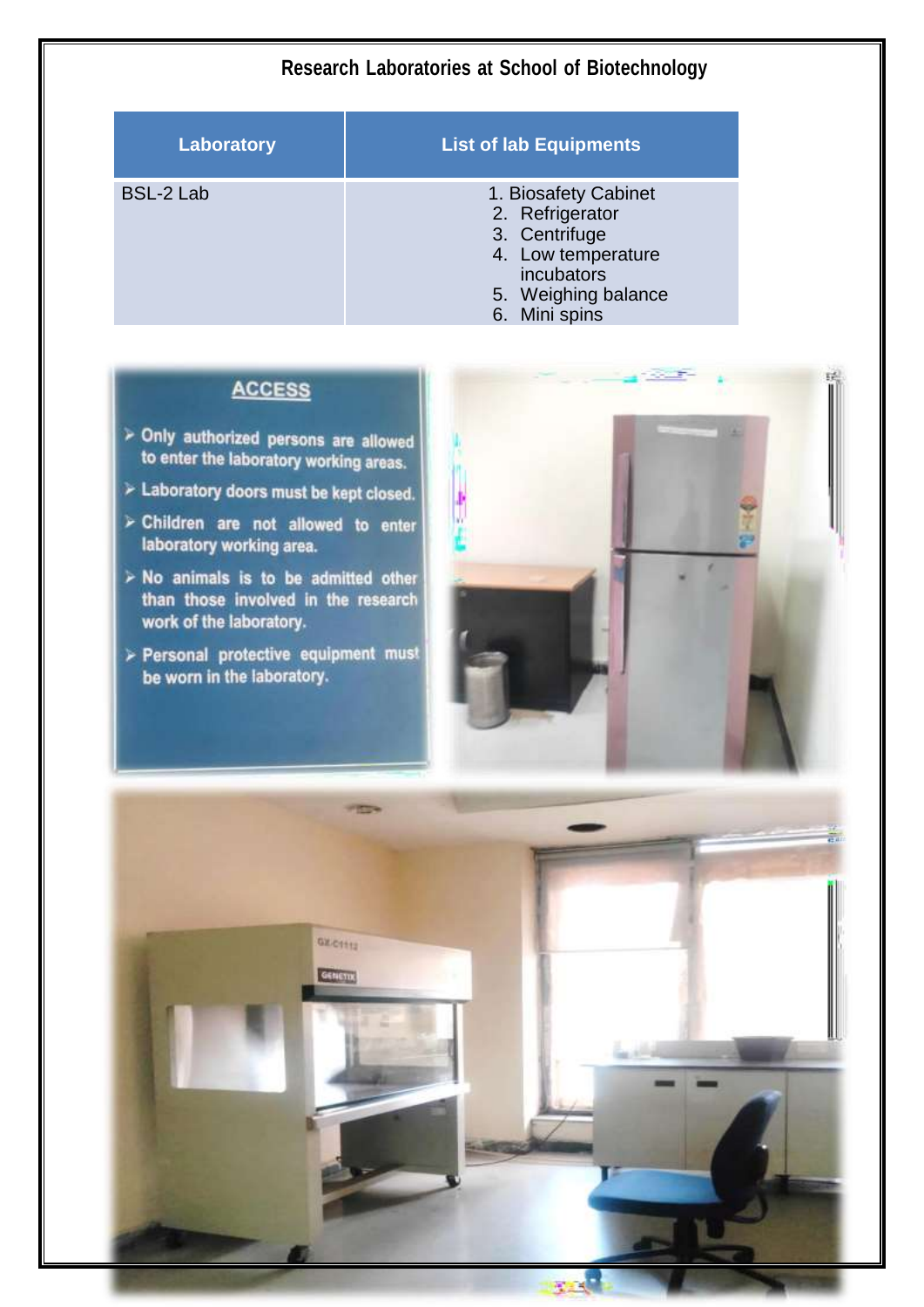| Laboratory                               | <b>List of lab Equipments</b>                                           |
|------------------------------------------|-------------------------------------------------------------------------|
| <b>Washing &amp; Autoclaving</b><br>Room | 1. Autoclave<br>2. Heating Oven<br>3. Storage Racks<br>4. Washing Sinks |

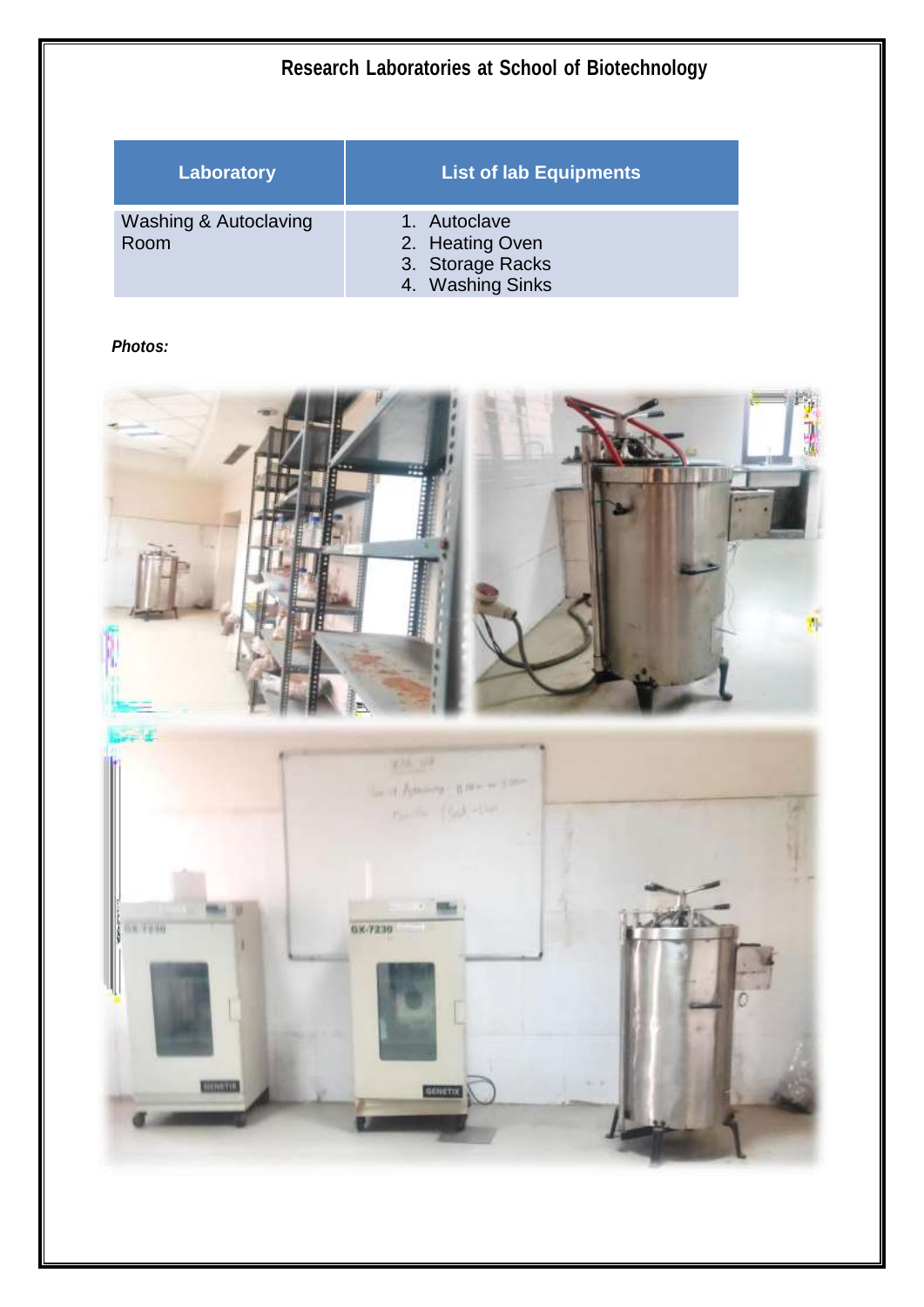| Research Laboratories at School of Biotechnology |                                              |
|--------------------------------------------------|----------------------------------------------|
| <b>Laboratory</b>                                | <b>List of lab Equipments</b>                |
| Bioinformatics & Drug Design labs                | <b>Computers &amp; High End Workstations</b> |

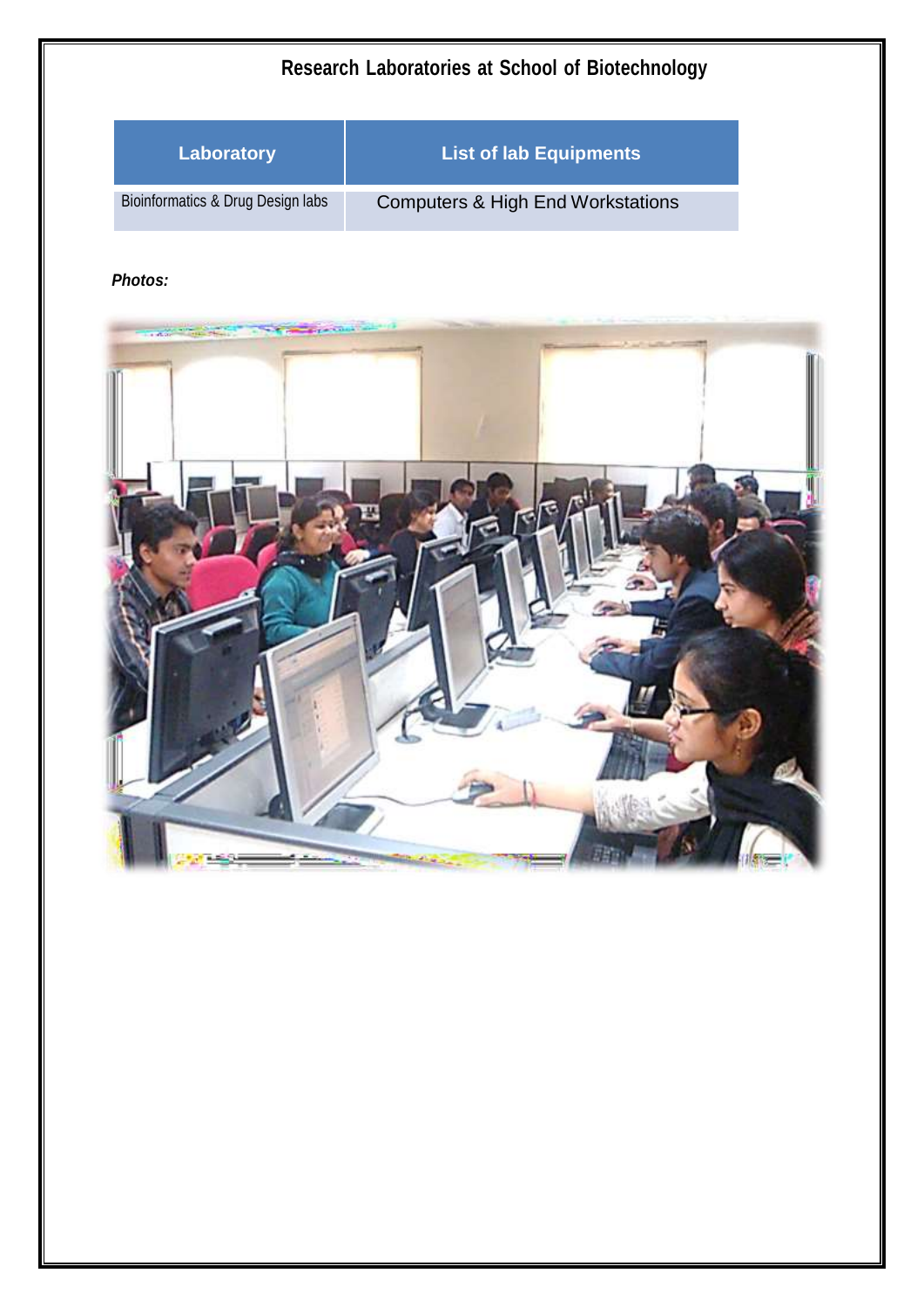| Research Laboratories at School of Biotechnology |                                                                             |
|--------------------------------------------------|-----------------------------------------------------------------------------|
| Laboratory                                       | <b>List of lab Equipments</b>                                               |
| <b>Refrigerator Room</b>                         | -80 Deep Freezers<br>-40 Freezers<br>-20 Freezers<br>4 degree Refrigerators |